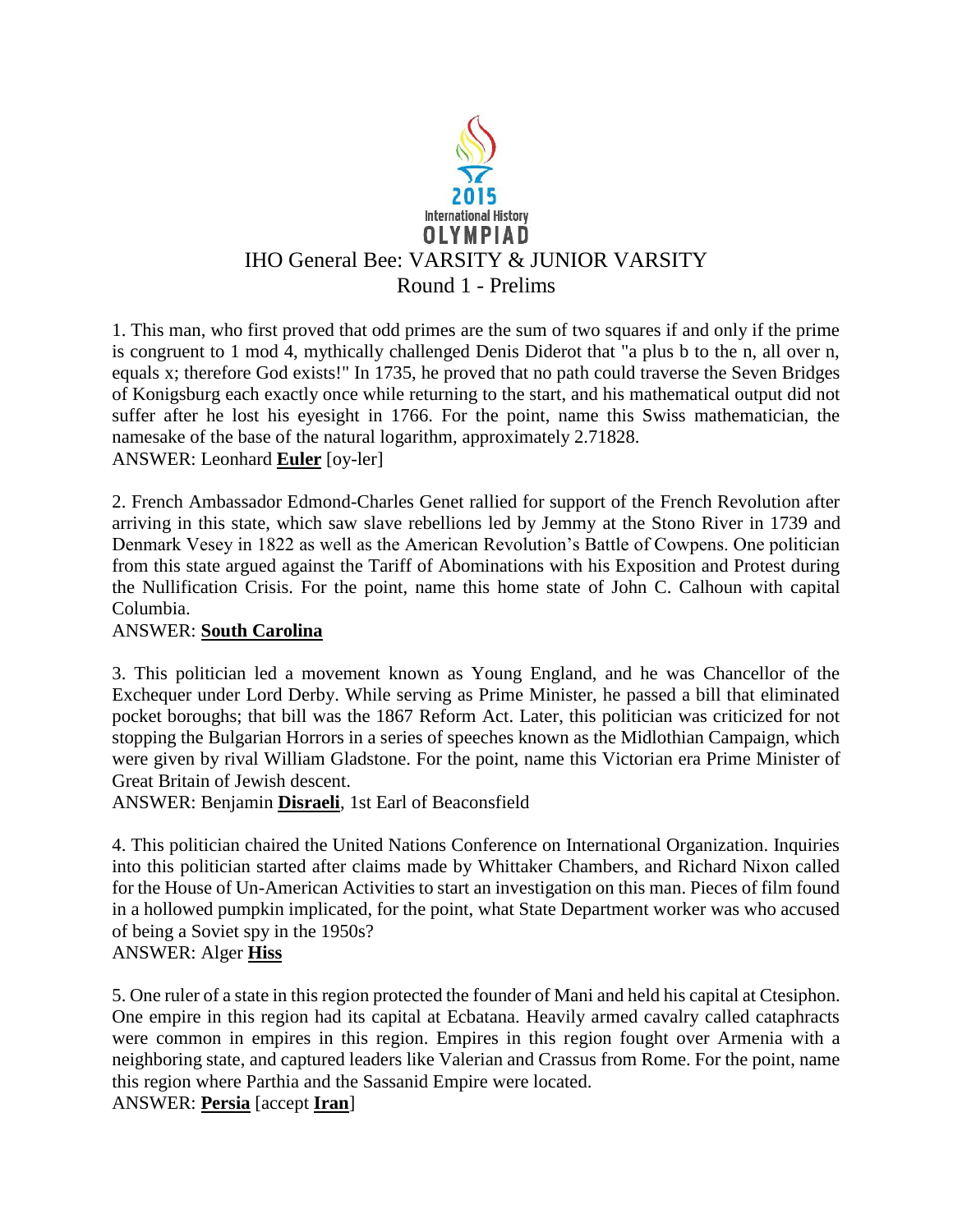6. The Haute Cour served as the main council of this city during the medieval era. Godfrey of Bouillon died before becoming the Lord of this city. Guy of Lusignan failed to defend this city, which was captured after the Battle of Hattin by the founder of the Ayyubid Dynasty. Richard the Lionhearted sought to capture this city after Saladin's conquest of it led to the Third Crusade. For the point, name this holiest city in Israel.

## ANSWER: **Jerusalem**

7. The quartering of soldiers in this region led to the Revolt of the Barretinas. Francesc de Tamarit led the Reapers' War in this region, which declared Pau Claris i Casademunt as this region's president. It includes the cities of Lleida and Tarragona and was once home to the Kingdom of Aragon, which united with Castile after Ferdinand and Isabella's marriage. Francisco Franco suppressed nationalism in, for 10 points, what eastern autonomous region of northeastern Spain which includes Barcelona?

## ANSWER: **Catalonia**

8. The aftermath of this event led to the formation of the newspaper *The Guardian* and passage of the Six Acts. One of the individuals arrested after this event was speaker Harry Hunt. It's not the Irish Potato Famine, but people involved in this event were heavily affected by the passage of the Corn Laws. 11 people were killed by an English cavalry regiment in, for the point, what 1819 massacre in Manchester whose name is a combination of St. Peter's Field and Napoleon's final defeat?

### ANSWER: **Peterloo** Massacre

9. One's of this figure's symbols is Bennu, the phoenix. He fathered children with two of his sisters, one of whom helped protected Hapy. He is linked to the flood cycles of the Nile and life after death. After impregnating his sister, his brother's wife, his brother killed him and scattered the pieces of his body, leaving their mutual sister Isis to find and restore him. For the point, name this Egyptian Lord of the Dead and god of the afterlife, usually depicted with green skin. ANSWER: **Osiris** [or **Usir**, **Ausar** or sound equivalents]

10. Some members of this religion called themselves the Celestial Masters and led a movement that required donations of five pecks of rice to join. A rebellion started by members of this religion was the opening event in Luo Guanzhong's Romance of the Three Kingdoms and was characterized by the use of Yellow Turbans. For the point, name this Chinese religion whose primary philosophical text is Laozi's Tao Te Ching. ANSWER: **Taoism** or **Daoism**

### 11. This man cut a notch in his Colt revolver after claiming credit for killing second-in-command Julio Cardenas. This man was criticized for breaching authority in petitioning the Supreme War Council for a German unconditional surrender instead of an armistice. This man's aide actually spoke a line often credited to this man: "Lafayette, we are here," at Lafayette's tomb in Paris in 1917, shortly after arriving in France. For 10 points, name this U.S. General, nicknamed "Black Jack," who led the failed pursuit of Pancho Villa and the American Expeditionary Force in World War 1.

ANSWER: John "Black Jack" **Pershing**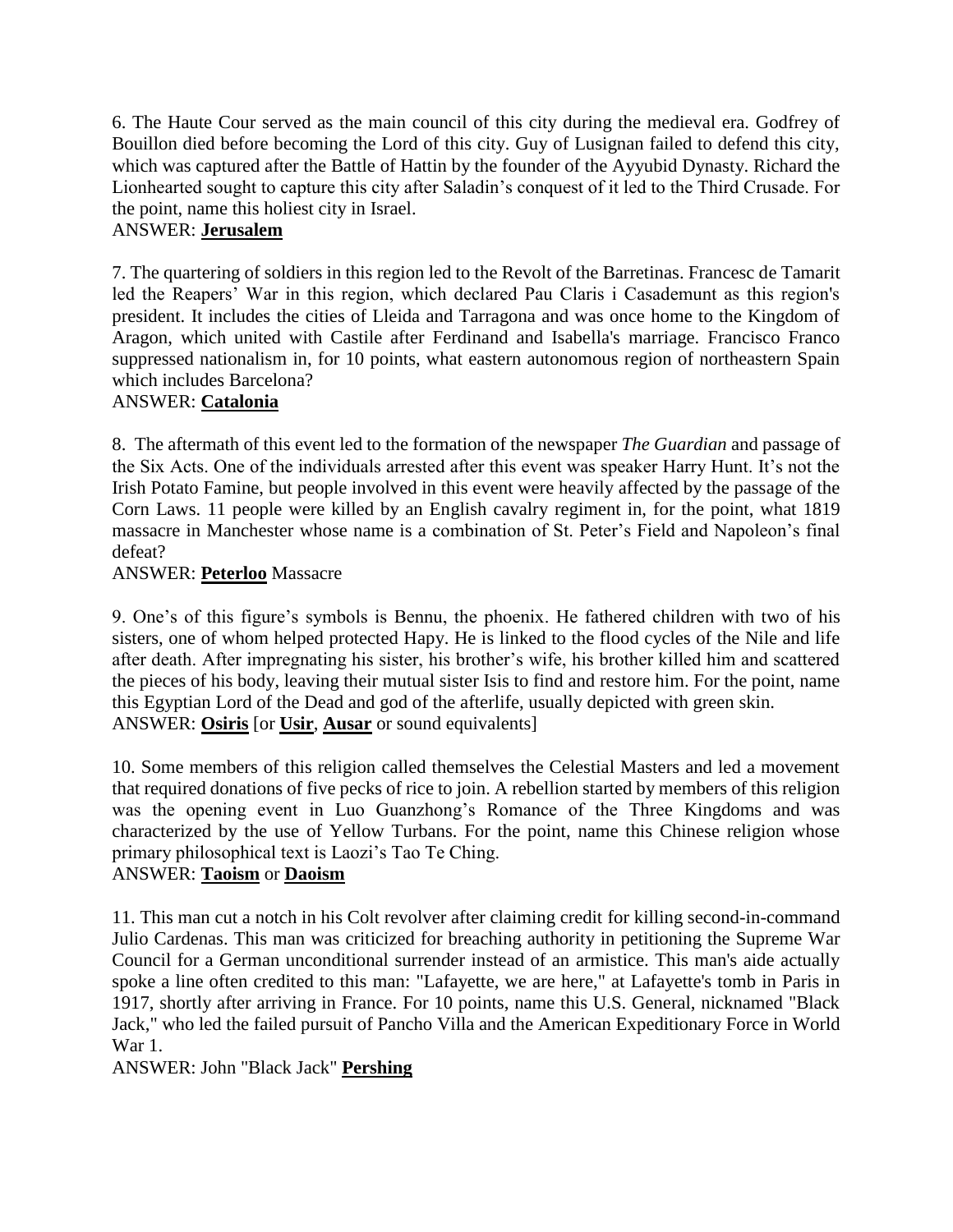12. The subject of this event had, just prior, given a series of failed midterm election speeches known as the "Swing Around the Circle." Edmund Ross foiled this event, which was presided over by Chief Justice Salmon P. Chase and was concerned with the removal of Secretary of War Edwin Stanton in violation of the Tenure of Office Act. For the point, name this attempted removal of Abraham Lincoln's presidential successor.

ANSWER: **Impeachment** (trial) **of Andrew Johnson** [accept reasonable equivalents]

13. One part of this treaty attempted to confirm the independent status of the city of Bremen. Another part of this treaty gave Western Pomerania to Sweden, while Prussia gained Eastern Pomerania. This treaty officially recognized the independence of Switzerland and the Dutch Republic. This treaty also reaffirmed the Peace of Augsburg and ended a war that began with the Second Defenestration of Prague. For the point, name this treaty which ended the Thirty Years War.

#### ANSWER: Peace of **Westphalia**

14. During this ruler's participation in the Crusades, Robert Burnell served as regent. The Treaty of Birgham declared that this ruler's son was to marry Margaret, the Maid of Norway. As prince, this ruler was initially imprisoned after the Battle of Lewes. This ruler's Statute of Rhuddlan was issued shortly after his conquest of Wales. This ruler defeated William Wallace's forces at the Battle of Falkirk, and received the epithet "Hammer of the Scots". For the point, name this King of England and son of Henry III, nicknamed "Longshanks".

#### ANSWER: **Edward I** of England

15. These objects are referenced in Harry Dacre's popular song "Daisy Bell." These vehicles were used by General Yamashita's troops during the fall of Singapore. Boneshakers, velocipedes, and penny-farthings were early types of this vehicle, which were built by the Wright Brothers before their experiments with flight. For 10 points, name these vehicles that many women learned to ride during an 1890s craze and which are twice as prevalent, worldwide, as automobiles. ANSWER: bi**cycle**s

16. "Little green men" seized the Supreme Council in this region in 2014, shortly after the Supreme Council examined the possibility of holding a controversial referendum. In two cities in this place, Euromaidan protests took place at the same time as protests against the Ukrainian government. Those cities, Simferopol and Sevastopol, are major population centers on this strategicallyimportant peninsula. For 10 points, name this territory recently annexed by Russia, a peninsula in the Black Sea.

ANSWER: **Crimea**n Peninsula [or **Krim**skii Poluostrov]

17. In a novel titled for this profession, Santiago learns about his Personal Legend from Melchizedek. In the first chapter of *One Hundred Years of Solitude*, Melquiades convinces Jose Arcadio Buendia to try his hand at this profession with Moses' and Zosimus' formulas. Victor Frankenstein is initially inspired by historical practitioners of this profession such as Cornelius Agrippa, Paracelsus, and Albertus Magnus. Epicure Mammon searches for the philosopher's stone and elixir of life in a Ben Jonson play titled for this profession. For 10 points, give this profession concerned with turning base metals into gold.

ANSWER: **alchemy** [accept word forms such as **alchemist**]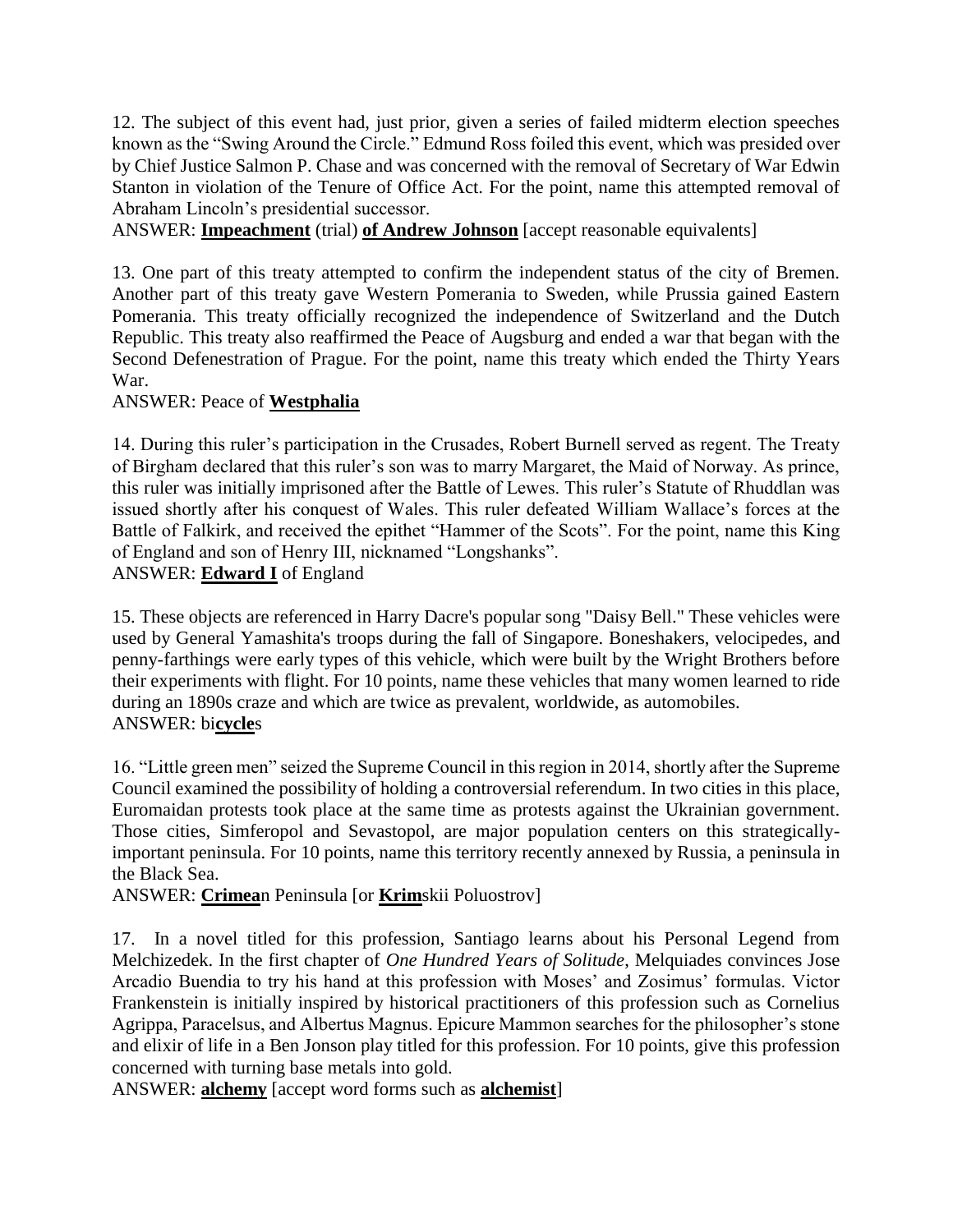18. Early in his reign, this monarch fled a battle he had actually won at Mollwitz. This man also rebutted *The Prince* in his *Anti-Machiavel*. This man's victory at Hohenfriedberg was part of a greater war which was started when he disputed the Pragmatic Sanction of 1713. In a later war, he was saved by the Miracle of the House of Brandenburg. For the point, name this participant in the War of Austrian Succession and the Seven Years War, a King of Prussia with the epithet of "The Great."

## ANSWER: **Frederick the Great** [accept **Frederick** after saying "The Great", accept **Frederick** II of Prussia]

19. Titu Cusi recounted a history of this empire, one of whose rulers allegedly threw a Bible to the ground when approached by a friar and offered an invading force a "ransom room" full of gold, but was never set free. After the Battle of Cajamarca, this empire's ruler Atahualpa was captured. Two men named Tupac Amaru sought to revive the power of this empire, but were both beheaded in its capital, Cuzco, by Spanish colonizers. For the point, name this empire that ruled much of the Andes before being conquered by Francisco Pizarro.

### ANSWER: **Inca** Empire

20. This ruler passed a law which limited the harassment of voters while traveling to the ballot box in order to limit the influence of aristocrats. Alongside a rival who would succeed him, he commanded forces in the Social War after the death of Publius Rutilius Lupus. This man led forces that defeated the Teutones and Cimbri tribes at the battles of Aquae Sextiae and Vercellae. His main rival for political power throughout his career was Lucius Cornelius Sulla. For the point, name this Roman leader who held the office of consul seven times. ANSWER: Gaius **Marius**

21. James Hoban was most likely influenced by the Leinster House while constructing this building. During a renovation of this building, Oscar Collazo and Griselio Torresola killed Leslie Coffelt but failed to kill their target at the Blair House. One family moved to the Octagonal House from this building after an event that saw Dolly Madison save a portrait of George Washington from it. For the point, name this building on 1600 Pennsylvania Avenue, the residence of U.S. Presidents.

#### ANSWER: **White House**

22. Before this man could leave Qinghai province, the warlord Ma Bufang demanded a ransom of a hundred thousand silver coins. A delegation from this leader's country signed a Seventeen-Point Agreement without his approval after its defeat at the Battle of Chamdo, leading to his country's annexation. This leader moved to his current residence in Dharamsala, India, after a 1959 uprising in Lhasa forced him into exile. For the point, name this religious leader, the head of the Yellow Hat sect of Buddhism and former leader of Tibet.

ANSWER: Jetsun Jamphel Ngawang Lobsang Yeshe **Tenzin Gyatso** [or the **14th Dalai Lama** or Lhamo **Thondup**]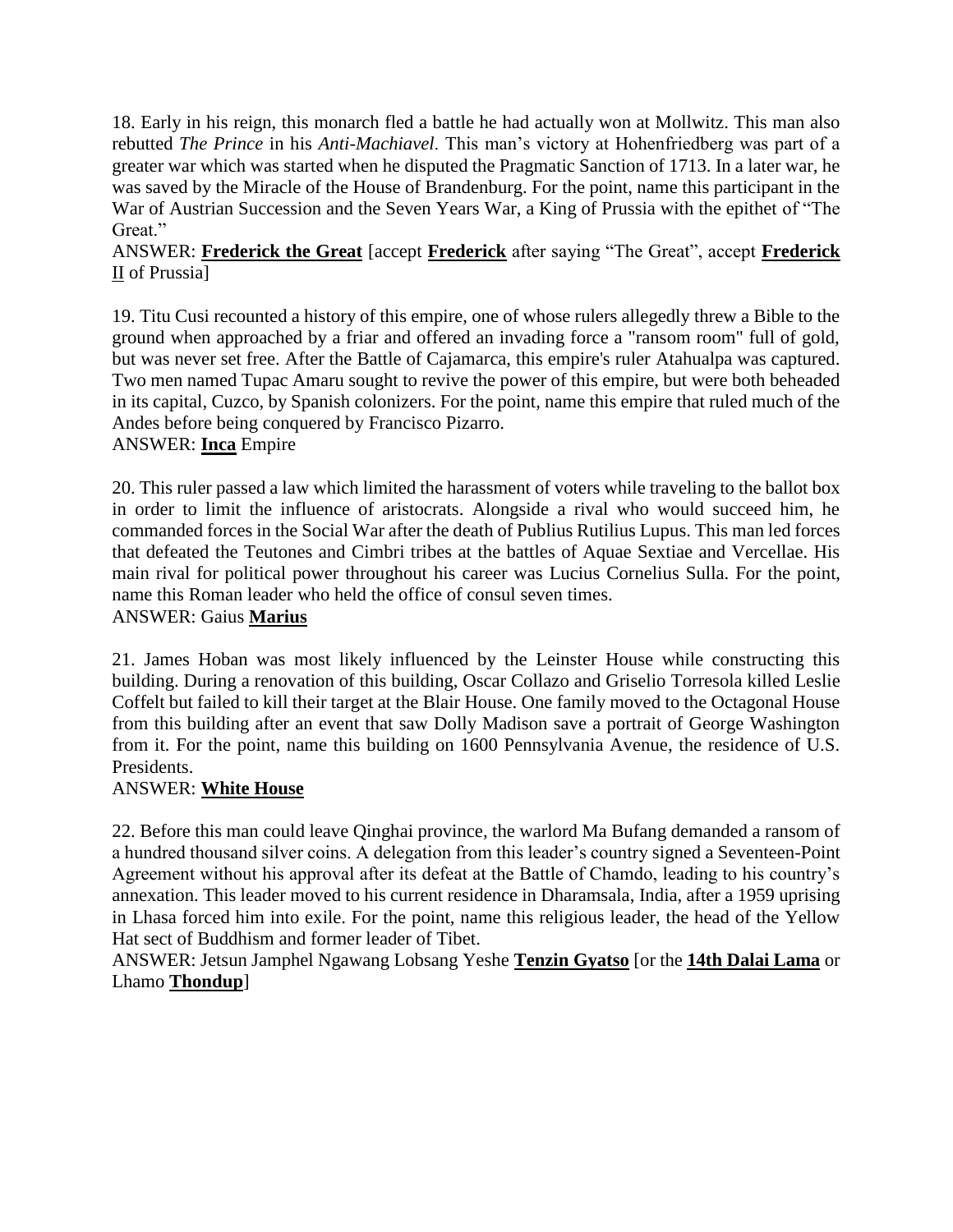23. This man depicted the *Defeat of the Floating Batteries at Gibraltar* and a scene of members of the House of Lords consoling a collapsed member of Parliament in large oil canvasses. This artist of *The Death of Earl of Chatham* also painted his half-brother Henry Pelham with a squirrel. The most well known portrait by this artist shows a man thinking while holding a silver kettle. For the point, name this colonial American artist who painted portraits of John Hancock and Paul Revere, as well as *Watson and the Shark*.

### ANSWER: John Singleton **Copley**

24. Tensions arising from this event led to the deaths of Wintu Indians in the Bridge Gulch Massacre. This event foiled the plans to create a utopian society called New Helvetia. Samuel Brannan opened up many stores due to this event which led many people nicknamed "Argonauts" to come. This event led to a surge in the popularity of Levi Strauss's denim overalls and was caused by a discovery at Sutter's Mill. For the point, name this economic event whose participants, called "forty-niners," sought riches by in a western American state.

ANSWER: **California Gold Rush** [prompt on gold rush]

25. This film is based on Samson Raphaelson play *The Day of Atonement*. The main character of this film changes his name to Jack Robin from Jakie Rabinowitz, after being shunned by his family for performing the title action. This film's final scene features the song "My Mammy," sung by Jack wearing blackface. Al Jolson starred in, for the point, what 1927 film which began the decline of the silent film era by being the first to feature spoken dialogue? ANSWER: The **Jazz Singer**

26. Robert Mushet improved one method of creating this good by adding manganese-containing spiegeleisen; that method of producing this good uses a blast of air to burn off impurities. The Eads bridge in St. Louis was the first bridge made of this material, which was produced by the first billion dollar company in the US. Henry Bessemer names a process for producing, for the point, what building material, once produced by the Carnegie Corporation from iron? ANSWER: **steel**

27. The murder of Jewish worker Leo Frank in this city influenced the 2nd revival of the Ku Klux Klan. A motel called the "Heart of [this city]" challenged the 1964 Civil Rights Act. In 1958 a Reform Jewish temple on this city's Peachtree Street was bombed, and Eric Rudolph was responsible for bombings in this city's Centennial Olympic Park during the 1996 Summer Olympics. For the point, name this capital of Georgia. ANSWER: **Atlanta**

28. Emidio Santana attempted to assassinate a leader of this country. This country signed the Concordat of 1940 with the Vatican. Otelo Saraiva de Carvalho said he regretted launching an uprising in this country. This country ceded its colonies in the Lusaka and Alvor Agreements. Marcello Caetano's Estado Novo government was overthrown in this country's Carnation Revolution. For the point, name this country ruled by Antonio de Salazar from Lisbon. ANSWER: **Portugal**